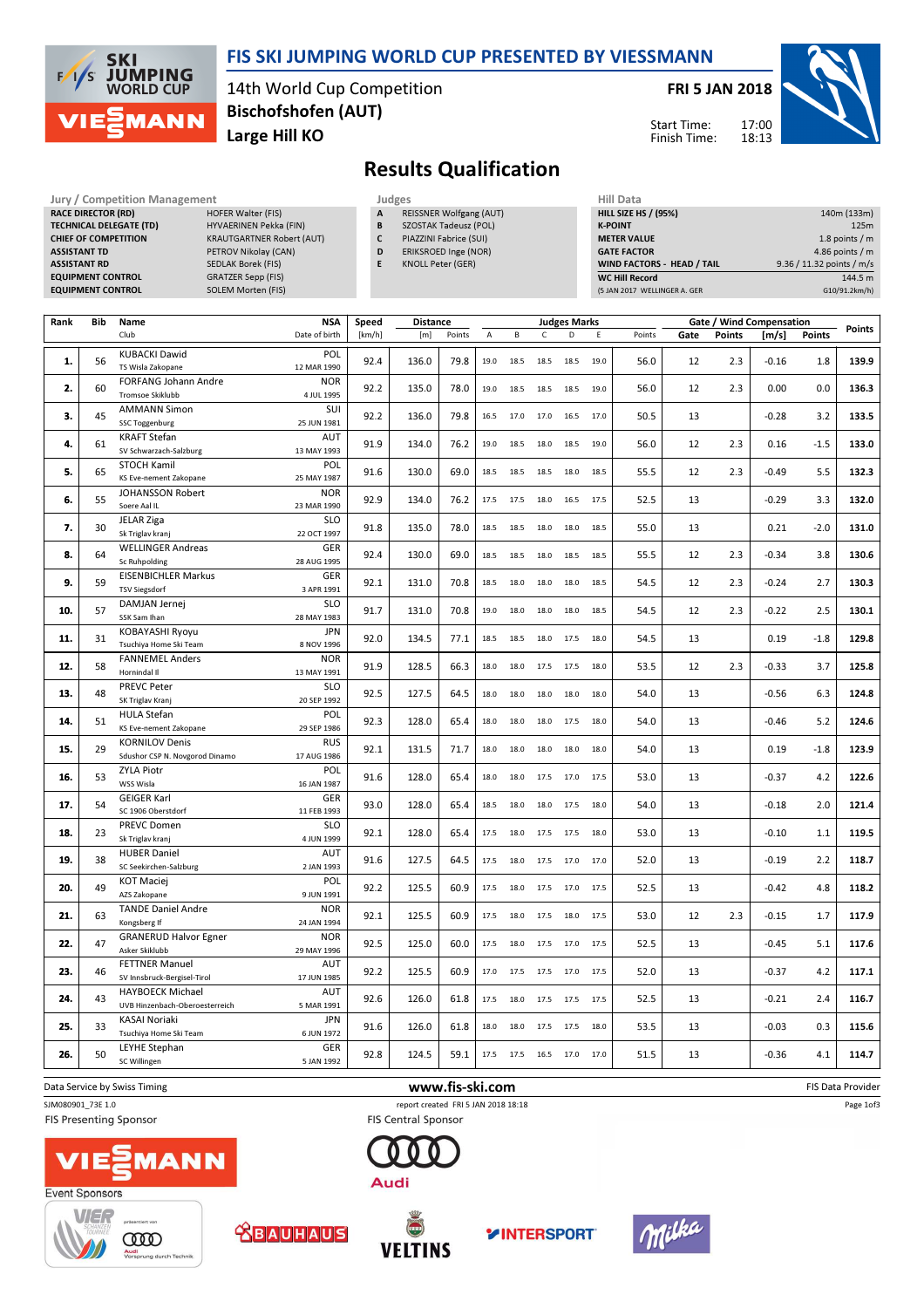#### FIS SKI JUMPING WORLD CUP PRESENTED BY VIESSMANN



14th World Cup Competition Large Hill KO Bischofshofen (AUT)

FRI 5 JAN 2018





## Results Qualification

|     | Bib<br>Name    |                                                                | NSA                       | Speed  |       | <b>Distance</b> |      |                                                        |              | <b>Judges Marks</b> |      |        | Gate / Wind Compensation |               |         |               | Points |
|-----|----------------|----------------------------------------------------------------|---------------------------|--------|-------|-----------------|------|--------------------------------------------------------|--------------|---------------------|------|--------|--------------------------|---------------|---------|---------------|--------|
|     |                | Club                                                           | Date of birth             | [km/h] | [m]   | Points          | Α    | В                                                      | $\mathsf{C}$ | D                   | Ε    | Points | Gate                     | <b>Points</b> | [m/s]   | <b>Points</b> |        |
| 27. | 24             | PEIER Killian<br>Vallee du Joux                                | SUI<br>28 MAR 1995        | 92.3   | 125.5 | 60.9            | 17.5 | 17.5                                                   | 17.0         | 17.5                | 18.0 | 52.5   | 13                       |               | $-0.09$ | 1.0           | 114.4  |
| 28. | 35             | SCHLIERENZAUER Gregor<br>SV Innsbruck-Bergisel-Tirol           | <b>AUT</b><br>7 JAN 1990  | 92.0   | 125.0 | 60.0            | 18.0 | 18.0                                                   | 17.5         | 17.5                | 18.0 | 53.5   | 13                       |               | $-0.06$ | 0.7           | 114.2  |
| 29. | 52             | <b>STJERNEN Andreas</b><br>Sprova IL                           | <b>NOR</b><br>30 JUL 1988 | 93.0   | 125.0 | 60.0            | 16.5 | 17.0                                                   | 16.5         | 16.5                | 16.5 | 49.5   | 13                       |               | $-0.39$ | 4.4           | 113.9  |
| 30. | 34             | <b>AIGNER Clemens</b><br>SV Innsbruck-Bergisel-Tirol           | <b>AUT</b><br>2 FEB 1993  | 91.9   | 125.0 | 60.0            | 17.5 | 18.0                                                   | 17.5         | 17.0                | 17.5 | 52.5   | 13                       |               | $-0.11$ | 1.2           | 113.7  |
| 31. | 62             | KOBAYASHI Junshiro<br>Megmilk Snow Brand Ski Team              | <b>JPN</b><br>11 JUN 1991 | 90.9   | 124.0 | 58.2            | 17.5 | 17.5                                                   | 17.5         | 17.5                | 17.5 | 52.5   | 12                       | 2.3           | $-0.04$ | 0.5           | 113.5  |
| 32. | 15             | <b>COLLOREDO Sebastian</b><br><b>GS FIAMMEGIALLE</b>           | <b>ITA</b><br>9 SEP 1987  | 91.9   | 124.5 | 59.1            | 17.5 | 17.5                                                   | 17.0         | 17.5                | 17.5 | 52.5   | 13                       |               | $-0.14$ | 1.6           | 113.2  |
| 33. | 36             | <b>SCHMID Constantin</b><br>Wsv Oberaudorf                     | GER<br>27 NOV 1999        | 92.2   | 124.5 | 59.1            | 17.5 | 17.5                                                   | 17.5         | 17.0                | 17.5 | 52.5   | 13                       |               | 0.02    | $-0.2$        | 111.4  |
| 34. | 41             | <b>SEMENIC Anze</b><br><b>NSK TRZIC FMG</b>                    | <b>SLO</b><br>1 AUG 1993  | 92.1   | 121.5 | 53.7            | 17.5 | 17.0                                                   | 17.0         | 17.0                | 17.5 | 51.5   | 13                       |               | $-0.32$ | 3.6           | 108.8  |
| 35. | 39             | ZAJC Timi<br>SSK Ljubno BTC                                    | <b>SLO</b><br>26 APR 2000 | 91.6   | 122.0 | 54.6            | 17.5 | 17.0                                                   | 17.0         | 17.0                | 17.0 | 51.0   | 13                       |               | $-0.27$ | 3.1           | 108.7  |
| 35. | 5              | <b>BICKNER Kevin</b><br>Norge Ski Club                         | <b>USA</b><br>23 SEP 1996 | 92.1   | 121.5 | 53.7            | 17.0 | 17.0                                                   | 17.0         | 16.0                | 17.0 | 51.0   | 13                       |               | $-0.35$ | 4.0           | 108.7  |
| 37. | 10             | <b>INSAM Alex</b><br><b>GS FIAMME ORO</b>                      | <b>ITA</b><br>19 DEC 1997 | 91.7   | 121.0 | 52.8            | 17.0 | 17.0                                                   | 17.0         | 16.5                | 17.0 | 51.0   | 13                       |               | $-0.36$ | 4.1           | 107.9  |
| 38. | 40             | TAKEUCHI Taku<br>Kitano Construction Corp. Ski Club            | <b>JPN</b><br>20 MAY 1987 | 92.2   | 121.0 | 52.8            | 17.0 |                                                        | 16.5 17.0    | 16.5                | 17.0 | 50.5   | 13                       |               | $-0.32$ | 3.6           | 106.9  |
| 39. | 32             | <b>WOLNY Jakub</b><br>LKS Klimczok Bystra                      | POL<br>15 MAY 1995        | 91.7   | 122.0 | 54.6            | 17.5 | 17.5                                                   | 16.5         | 17.0                | 17.0 | 51.5   | 13                       |               | $-0.03$ | 0.3           | 106.4  |
| 40. | 28             | POPPINGER Manuel<br>SV Innsbruck-Bergisel-Tirol                | <b>AUT</b><br>19 MAY 1989 | 91.5   | 122.5 | 55.5            | 16.5 | 17.5                                                   | 16.5         | 16.5                | 16.5 | 49.5   | 13                       |               | $-0.09$ | 1.0           | 106.0  |
| 41. | 20             | <b>VASSILIEV Dimitry</b><br>Ufa Dinamo                         | <b>RUS</b><br>26 DEC 1979 | 92.1   | 121.5 | 53.7            | 17.0 | 17.0                                                   | 17.0         | 17.0                | 17.0 | 51.0   | 13                       |               | $-0.09$ | 1.0           | 105.7  |
| 42. | 19             | PILCH Tomasz<br>WSS Wisla                                      | POL<br>20 OCT 2000        | 91.7   | 120.5 | 51.9            |      | 17.0 17.0                                              |              | 17.0 17.0           | 17.0 | 51.0   | 13                       |               | $-0.18$ | 2.0           | 104.9  |
| 43. | $\overline{4}$ | <b>TOLLINGER Elias</b><br>SV Innsbruck-Bergisel-Tirol          | AUT<br>25 MAR 1995        | 92.7   | 118.0 | 47.4            | 17.5 | 17.0                                                   | 17.0         | 17.0                | 17.5 | 51.5   | 13                       |               | $-0.42$ | 4.8           | 103.7  |
| 44. | 13             | <b>BOYD-CLOWES Mackenzie</b><br>Altius Nordic Ski Club         | CAN<br>13 JUL 1991        | 92.2   | 117.5 | 46.5            | 17.0 | 16.5                                                   |              | 16.5 17.0           | 17.0 | 50.5   | 13                       |               | $-0.37$ | 4.2           | 101.2  |
| 45. | 3              | <b>SCHIFFNER Markus</b><br>UVB Hinzenbach-Oberoesterreich      | AUT<br>5 JUN 1992         | 92.1   | 117.5 | 46.5            | 16.5 | 16.5                                                   | 17.0         | 16.5                | 17.0 | 50.0   | 13                       |               | $-0.38$ | 4.3           | 100.8  |
| 46. | 11             | <b>KOZISEK Cestmir</b><br>LSK Lomnice nad Popelkou             | <b>CZE</b><br>9 NOV 1991  | 92.1   | 117.5 | 46.5            | 17.0 | 16.5                                                   | 16.5         | 16.5                | 16.5 | 49.5   | 13                       |               | $-0.41$ | 4.6           | 100.6  |
| 47. | 42             | <b>PASCHKE Pius</b><br>WSV Kiefersfelden                       | <b>GER</b><br>20 MAY 1990 | 91.7   | 118.0 | 47.4            | 17.0 | 16.5                                                   | 16.5         | 16.5                | 16.5 | 49.5   | 13                       |               | $-0.31$ | 3.5           | 100.4  |
| 48. | 21             | <b>LEITNER Clemens</b><br>Nordic Team Absam-Tirol              | <b>AUT</b><br>7 NOV 1998  | 91.9   | 117.5 | 46.5            | 16.5 | 16.5                                                   | 16.5         | 16.5                | 16.5 | 49.5   | 13                       |               | $-0.10$ | 1.1           | 97.1   |
| 49. | 8              | SAKUYAMA Kento<br>Kitano Construction Corp.Ski Team            | <b>JPN</b><br>3 JUL 1990  | 91.8   | 114.5 | 41.1            | 16.0 | 16.5                                                   | 16.5         | 16.5                | 17.0 | 49.5   | 13                       |               | $-0.55$ | 6.2           | 96.8   |
| 50. | 18             | ROMASHOV Alexey<br>Saint-Petersburg KOR1                       | <b>RUS</b><br>29 APR 1992 | 91.6   | 117.5 | 46.5            |      | 15.5 16.0 16.5 15.5                                    |              |                     | 15.5 | 47.0   | 13                       |               | $-0.26$ | 2.9           | 96.4   |
|     |                |                                                                |                           |        |       |                 |      |                                                        |              |                     |      |        |                          |               |         |               |        |
|     |                | Not qualified for 1st Round                                    |                           |        |       |                 |      |                                                        |              |                     |      |        |                          |               |         |               |        |
| 51. | $\mathbf{1}$   | <b>STEINER Maximilian</b><br>WSV Bad Ischl-NTS-Oberoesterreich | AUT<br>4 MAY 1996         | 91.8   | 115.0 | 42.0            |      | 16.5 16.5 16.5 16.0 16.5                               |              |                     |      | 49.5   | 13                       |               | $-0.42$ | 4.8           | 96.3   |
| 52. | 26             | <b>AALTO Antti</b><br>Kiteen Urheilijat                        | <b>FIN</b><br>2 APR 1995  | 92.2   | 117.0 | 45.6            |      | 16.5 16.5 16.5 16.0 16.0                               |              |                     |      | 49.0   | 13                       |               | $-0.12$ | 1.4           | 96.0   |
| 53. | 37             | <b>DESCHWANDEN Gregor</b><br>Horw                              | SUI<br>27 FEB 1991        | 91.6   | 117.0 | 45.6            |      | $16.5 \qquad 16.5 \qquad 16.5 \qquad 16.5 \qquad 16.5$ |              |                     |      | 49.5   | 13                       |               | $-0.07$ | 0.8           | 95.9   |
| 54. | 6              | ZOGRAFSKI Vladimir<br>NSA                                      | <b>BUL</b><br>14 JUL 1993 | 90.7   | 114.5 | 41.1            |      | 16.0  16.5  16.0  16.0  16.5                           |              |                     |      | 48.5   | 13                       |               | $-0.35$ | 4.0           | 93.6   |
| 55. | 9              | MAEAETTAE Jarkko<br>Kainuun Hiihtoseura                        | <b>FIN</b><br>28 DEC 1994 | 92.2   | 111.5 | 35.7            |      | $16.0 \qquad 16.0 \qquad 16.0 \qquad 16.0 \qquad 16.0$ |              |                     |      | 48.0   | 13                       |               | $-0.46$ | 5.2           | 88.9   |











Audi





Page 2of3